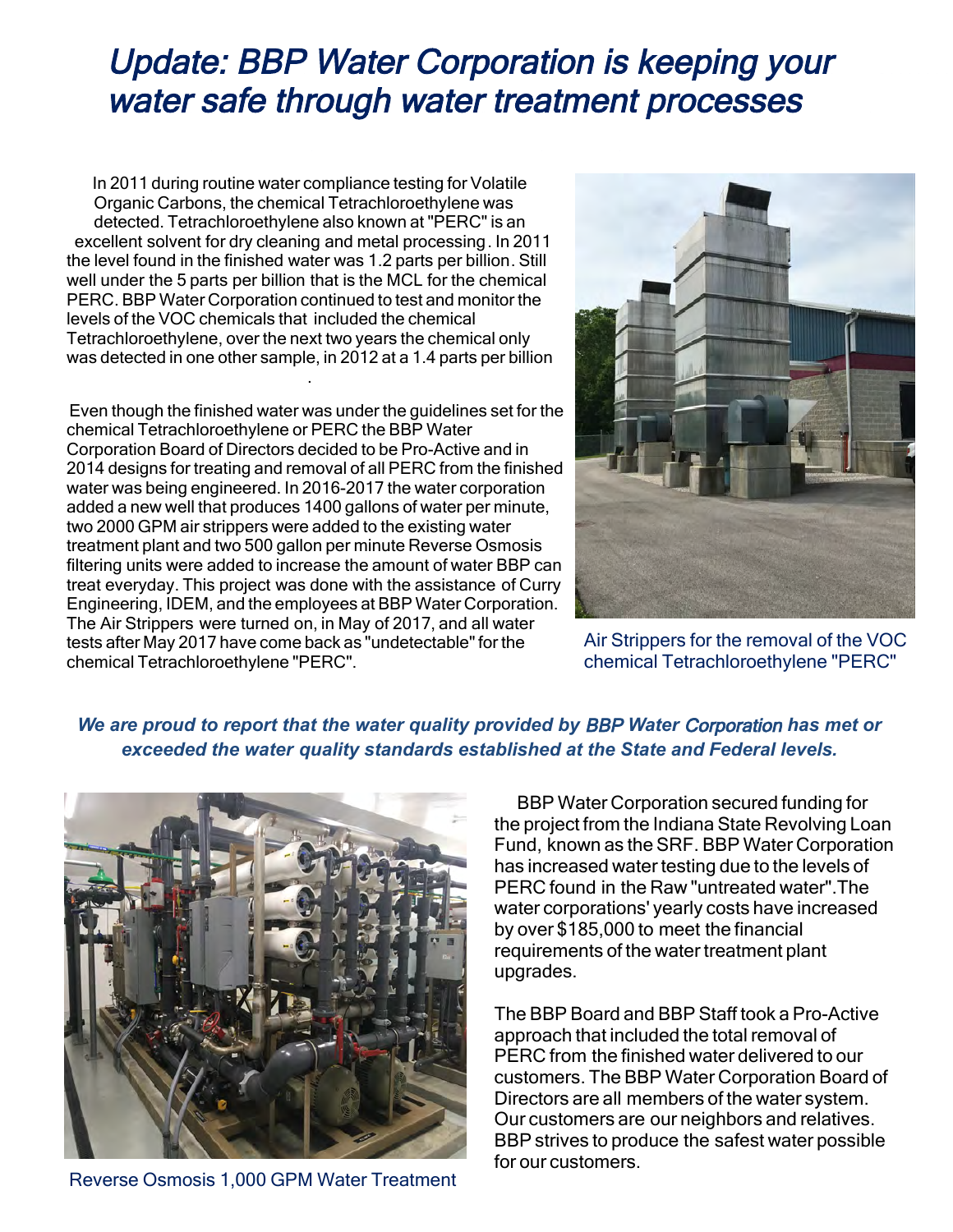# BBP Water Corporation

*Office: (*812) 829-2283 Email: info@bbpwatercorp.com 256 West Clay St Spencer, IN 47460

Public Water Supply ID Number: 5260001 Member of the Alliance of Indiana Rural Water

Website bbpwatercorp.com



# *2018 Drinking Water Quality Report*

It is time, once again, for the BBP Water Corporations Water Consumer Confidence Report (CCR). The Environmental Protection Agency (EPA) and the Indiana Department of Environmental Management (IDEM) regulate thisreport.Toensuresafedrinkingwaterforourcommunity,IDEMandtheEPAmonitorourcompliancewiththemany regulatory standards. This report contains the latest water quality testing results that have been submitted to the IDEM andtheEPA. 

#### In 2018 BBP Water Corporation took hundreds of water tests, to insure the anty of the water achievered to our castomicis is safe. L quality of the water delivered to our customers is safe. BBP has exceeded all requirements set by state and federal drinking water standards

The BBP Water Corporation's water comes from ground water that ispumped from 4deep wells .This water has a substantial quantity ofhardness due to calcium andmanganese,which thetreatment facility is designed toremove atthe plants daily ,and we test the distribution system for adequate levels of chlorine daily .All ofthis information throughwatersofteningandfiltration.Chlorineisaddedfordisinfection .WetestthepH,hardness,andchlorinelevels is reported toIDEMmonthly. Formore information abouttheBBP Water Corporation, please contact Danny Bowman,Treatment Plant Operator, at (812)829-2283 or at danny.b@bbpwatercorp.com  $\overline{D}$  DD Wetch  $\overline{C}$ 

Water is our most precious natural resource. It is everyone's responsibility to prevent the pollution of ground water, streams, lakes and rivers.

**Board Meetings:** Meetings are held in our office at 7 pm, on the third Monday of the month.

 Corporation will be drawing four names out of all those signed up by August first. Each winner will receive a \$50 gift Please visit our Website at *bbpwatercorp.com* and sign up to receive alerts from the Water Corporation. BBP Water  card. BBP Water sends Boil Orders, Water Outages, and other important info through the alert systems on the website.

## Lead and Copper

If present, elevated levels of lead can cause a serious health problem, especially for pregnant women andyoung children. Lead in drinking water is primarily from materials and components associated with service linesand home plumbing. BBP is responsible for providing high quality drinking water, but cannot control the varietyof materials used in plumbing components. When your water has been sitting for several hours, you canminimize the potential for lead exposure by flushing your tap for 30 seconds to 2 minutes before using water fordrinking or cooking. If you are concerned about lead in your water, you may wish to have your water tested.Information on lead in drinking water, testing methods, and steps you can take to minimize exposure is availablefrom the Safe Drinking Water Hotline 1-800-426-4791 or at http://epa.gov/safewater/lead.

 Water Corporations drinking water . IDEM allows us to monitor for some substances less than once per year because the concentrations are not likely to change . Some of the data presented is more than one year old. Some substances were monitored more than once in 2018, or they were from several locations which required the averaging of the Most regulated and unregulated substances monitored by the EPA are not detected in the BBP results and the listing of the range.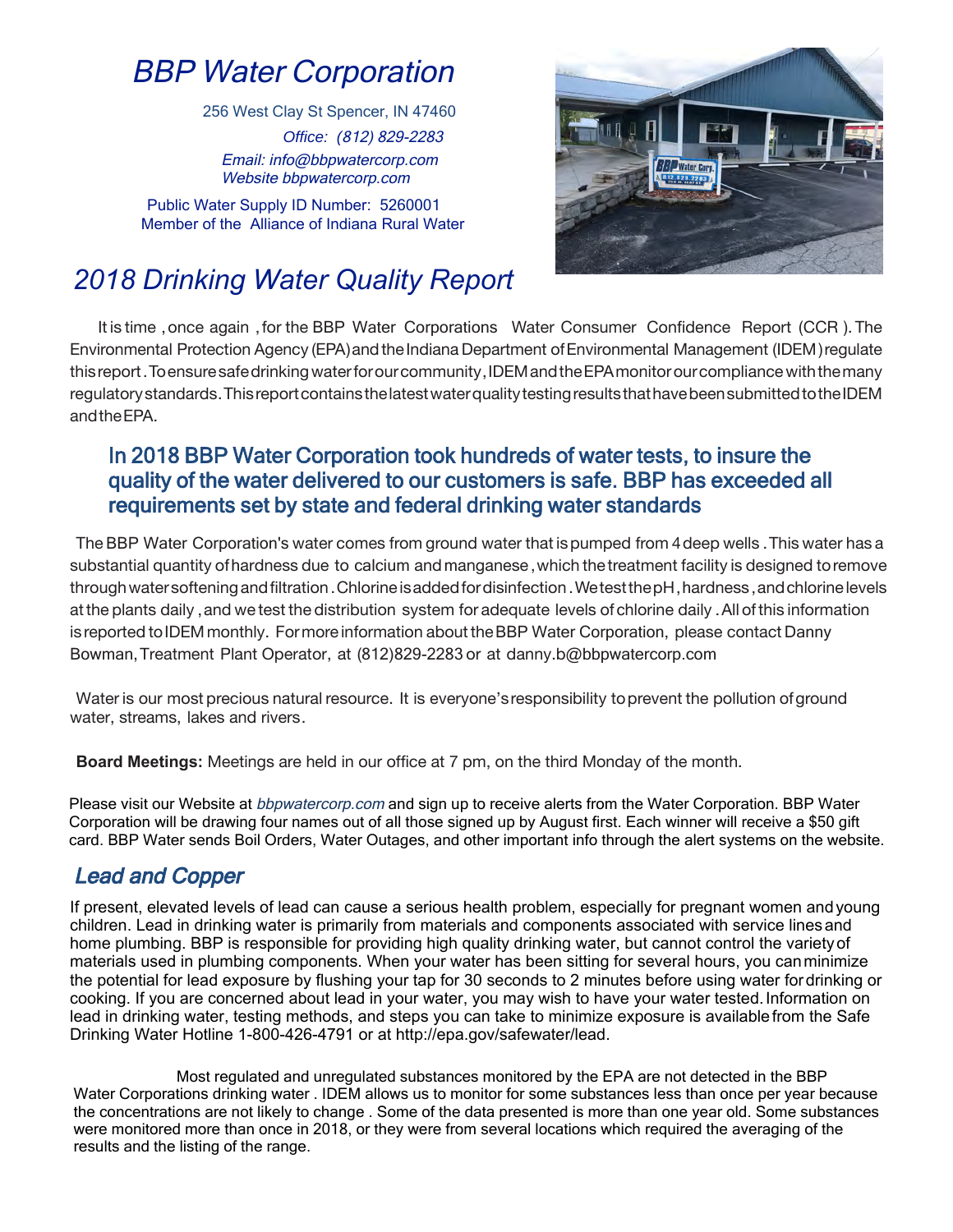## 2018 Water Quality Data Summary: The Water We Drink

| <b>Inorganic Contaminants</b> |                                           |                |                |              |                |            |            |                   |   |                                                                                                                                 |
|-------------------------------|-------------------------------------------|----------------|----------------|--------------|----------------|------------|------------|-------------------|---|---------------------------------------------------------------------------------------------------------------------------------|
| Date                          | Contaminant                               | <b>MCL</b>     | <b>MCLG</b>    | <b>Units</b> | <b>Results</b> | Min        | <b>Max</b> | Above AL Violates |   | <b>Likely Sources</b>                                                                                                           |
| Vaild<br>until<br>2020        | Copper 90th<br>% Value                    | 1.3            | 1.3            | ppm          | 0.057          | .007       | .135       | $\Omega$          | N | Erosion of Natural deposits; Leaching from<br>wood preseratives; Corrosion of household<br>plumbing systems                     |
| Vaild<br>until<br>2020        | Lead 90th<br>% Value                      | 15             | $\mathbf{0}$   | ppb          | 2.7            | <b>BDL</b> | 4.7        | $\mathbf{0}$      | N | Corrosion of household plumbing systems;<br>Erosion of natural deposits                                                         |
| 12/28/17                      | <b>Fluoride</b>                           | 4              | 4              | ppm          | 0.158          |            | 0.158      |                   | N | Erosion of natural deposits; Water additive<br>which promotes strong teeth; Discharge<br>from fertilizer and aluminum factories |
| Annual<br>2018                | <b>Nitrate</b><br>measured as<br>Nitrogen | 10             | 10             | ppm          | 1.19           |            | 1.19       |                   | N | Runoff from fertilizer use, leaching from septic<br>tanks, sewage, erosion of natural deposits.                                 |
| 12/28/17                      | Arsenic                                   | 10             | $\mathbf{0}$   | ppb          | 1.2            |            | 1.2        |                   | N | Erosion of natural deposits; Runoff from<br>orchards; Runoff from glass and<br>electronics production wastes                    |
| 12/28/17                      | Selenium                                  | 50             | 50             | ppb          | 1.4            |            | 1.4        |                   | N | Discharge from petroleum and metal refineries;<br>Erosion of natural deposits ; discharge from<br>Imines.                       |
| 12/28/17                      | <b>Barium</b>                             | $\overline{2}$ | $\overline{2}$ | ppm          | 0.08           |            | 0.8        |                   | N | Discharge of drilling waste; Discharge from<br>metal refineries; Erosion of natural deposits                                    |

| <b>Disinfection By-Products</b> |                                          |            |                                                                                         |              |                |     |     |                   |   |                                                                                                              |  |
|---------------------------------|------------------------------------------|------------|-----------------------------------------------------------------------------------------|--------------|----------------|-----|-----|-------------------|---|--------------------------------------------------------------------------------------------------------------|--|
| <b>Date</b>                     | Contaminant                              | <b>MCL</b> | <b>MCLG</b>                                                                             | <b>Units</b> | <b>Results</b> | Min | Max | Above AL Violates |   | <b>Likely Sources</b>                                                                                        |  |
| 2018                            | Haloacetic<br>Acids (haa5)               | 60         | $\left  \begin{array}{c} \text{No goal} \\ \text{for the} \end{array} \right $<br>total | ppm          | 3              | 1.8 | 3.2 |                   | N | Erosion of Natrual deposits; Leaching from<br>wood preservatives; Corrosion of household<br>plumbing systems |  |
| 2018                            | <b>Total Trihalo-</b><br>methanes (tthm) | 80         | No goal<br>for the<br>total                                                             | ppb          | 12             | 3.7 | 13  |                   | N | Corrosion of household plumbing systems;<br>Erosion of natural deposits                                      |  |
| 2018                            | Chlorine                                 |            | MRDL=4 MRDLG=4                                                                          | ppm          | .63            | 0.4 | .63 |                   | N | Water additive used to control microbes                                                                      |  |

| <b>Radiological Contaminants</b> |                                               |            |      |       |                |            |            |  |                   |                             |
|----------------------------------|-----------------------------------------------|------------|------|-------|----------------|------------|------------|--|-------------------|-----------------------------|
| <b>Date</b>                      | Contaminant                                   | <b>MCL</b> | MCLG | Units | <b>Results</b> | <b>Min</b> | <b>Max</b> |  | Above AL Violates | <b>Likely Sources</b>       |
| $1 - 1 - 14$                     | Gross Alpha<br>excluding radon<br>and uranium | 15         |      | pCi/L | $-.39$         | <b>NA</b>  | <b>NA</b>  |  | N                 | Erosion of natrual deposits |
| $1 - 1 - 14$                     | Radium 228                                    | 5 pCi/L    | 0    | pCi/L | 1.2            | <b>NA</b>  | <b>NA</b>  |  | N                 | Erosion of natural deposits |

| <b>Unregulated Contaminates</b> |               |            |        |       |            |            |            |  |                   |                                       |
|---------------------------------|---------------|------------|--------|-------|------------|------------|------------|--|-------------------|---------------------------------------|
| <b>Date</b>                     | Contaminant   | <b>MCL</b> | MCLG I | Units | Results    | <b>Min</b> | <b>Max</b> |  | Above AL Violates | <b>Likely Sources</b>                 |
| 2017                            | <b>Nickel</b> | N/A        | 100    | ug/l  | <b>BDL</b> |            |            |  | Ν                 | Erosion of natrual deposits; Leaching |
| 2017                            | Sodium        | N/A        |        | ug/l  | 36.2       |            | 36.2       |  | N                 | Erosion of natural deposits; Leaching |

| <b>Coliform Bacteria</b>                    |                                                                                            |  |                                                                  |                                                                        |   |                                                      |  |  |  |  |  |
|---------------------------------------------|--------------------------------------------------------------------------------------------|--|------------------------------------------------------------------|------------------------------------------------------------------------|---|------------------------------------------------------|--|--|--|--|--|
| <b>Maximum</b><br>Contaminant<br>Level Goal | <b>Total Coliform</b><br>Highest No.<br>Maximum<br>of Positive<br><b>Contaminant Level</b> |  | Fecal Coliform of<br>E. Coli Maximum<br><b>Contaminant Level</b> | Total No. of Positive  <br>E. Coli or Fecal<br><b>Coliform Samples</b> |   | <b>Likely Sources of Contamination</b><br>Violates I |  |  |  |  |  |
|                                             | Less than 5% $\,$<br>of Total Tested                                                       |  | No Detects                                                       | None Detected                                                          | N | Naturally present in the environment                 |  |  |  |  |  |

**TOTAL COLIFORM SAMPLING** - we are mandated by the state for the size of our system to take 120 routine samples . They were collected at locations throughout the water system in the year of 2018.